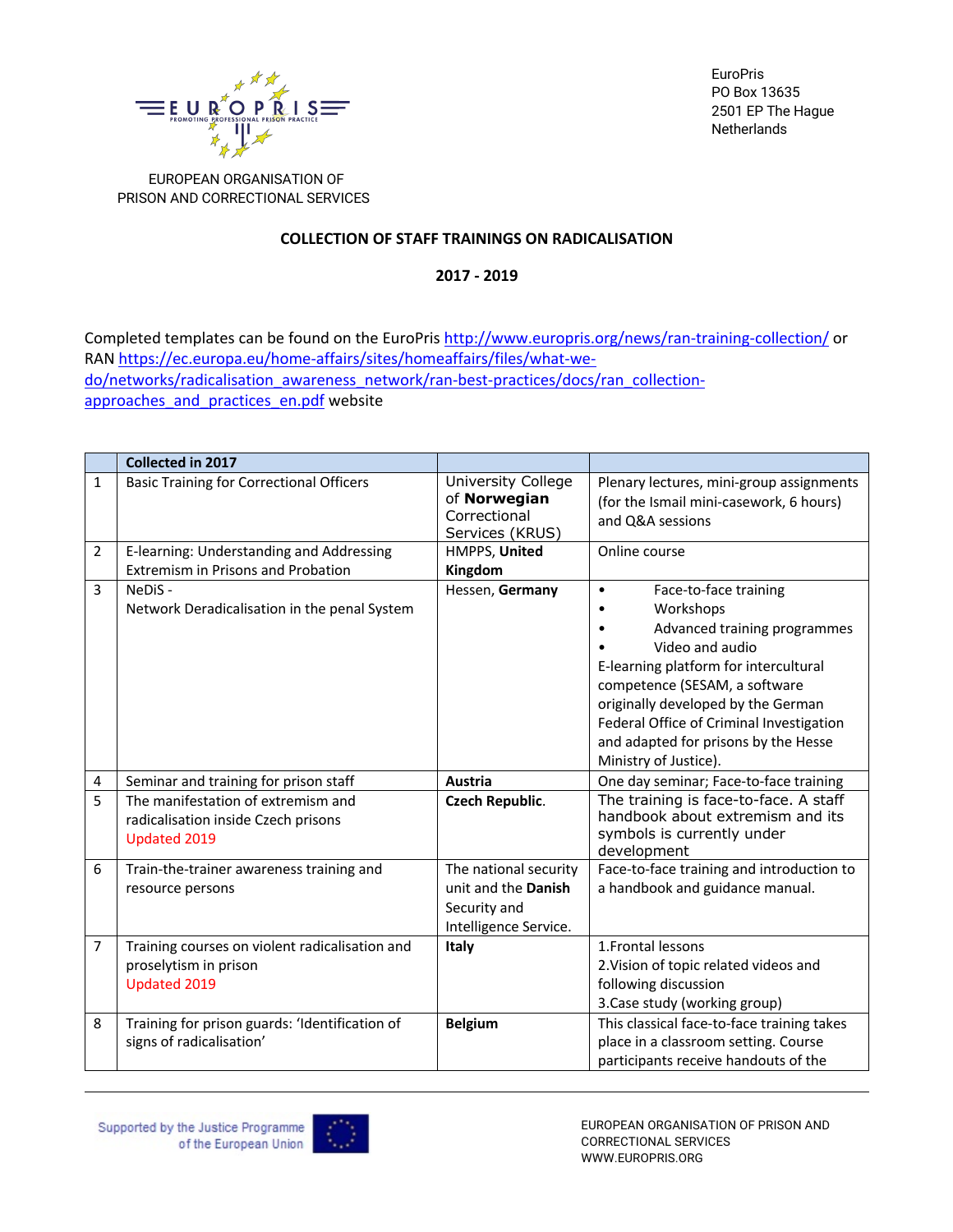|    |                                                 |                     | PowerPoint presentation and links for         |
|----|-------------------------------------------------|---------------------|-----------------------------------------------|
|    |                                                 |                     | further study. The exercises take place in    |
|    |                                                 |                     | simulation rooms, some with actors.           |
|    |                                                 |                     | Either real footage is used, or fragments     |
|    |                                                 |                     | involving actors, games and computer          |
|    |                                                 |                     | games. Course participants are assigned       |
|    |                                                 |                     | take-home observation exercises.              |
| 9  | Training of on-site referee trainers (ORT) on   | <b>ENAP</b>         | Training involves lectures by                 |
|    | violent Islamism radicalization awareness in    | <b>France</b>       |                                               |
|    |                                                 |                     | multidisciplinary experts, PowerPoint         |
|    | detention                                       |                     | presentations and a pedagogical video. It     |
|    | <b>Updated 2019</b>                             |                     | also covers theoretical content on            |
|    |                                                 |                     | radicalisation and pedagogy courses.          |
| 10 | How can our prison staff recognize radical      | German part of      | Discussions, group work, case studies,        |
|    | elements                                        | Switzerland, Prison | questions and answers                         |
|    | among the prison and distinguish from religious | Service             | The training is focused on the situation in   |
|    | practices?                                      |                     | the prison context and                        |
|    |                                                 |                     | is aiming to elaborate best practices with    |
|    |                                                 |                     | the participants                              |
|    | New collected in 2018                           |                     |                                               |
| 11 | General introduction into Radicalisation in     | Romania             | Part of the initial training for new recruits |
|    | detention                                       |                     |                                               |
| 12 | General introduction into Radicalisation in the | Sweden              | Developed by security department              |
|    | Swedish context                                 |                     |                                               |
| 13 | Sociocultural and behavioral keys of violent    | Catalonia           | The aim of the training is to recognize       |
|    | radicalization                                  |                     | the main features of the Islamic religion     |
|    |                                                 |                     | and culture. Analyse the evolution and        |
|    |                                                 |                     | radicalization of Jihadism in our social      |
|    |                                                 |                     |                                               |
|    |                                                 |                     | environment. Improve the observation of       |
|    |                                                 |                     | indicators linked to personal processes of    |
|    |                                                 |                     | radicalization.                               |
| 14 | Techniques to develop critical thinking         | Catalonia           | The aim of the training is to help            |
|    |                                                 |                     | penitentiary staff to understand the          |
|    |                                                 |                     | process of radicalization through             |
|    |                                                 |                     | propaganda and manipulation, and to           |
|    |                                                 |                     | give them tools to promote critical           |
|    |                                                 |                     | thinking through individual and group         |
|    |                                                 |                     | activities with the inmates.                  |
| 15 | Processes of religious radicalization           | Catalonia           | Informative session on prevention of          |
|    |                                                 |                     | radicalization                                |
|    | New collected in 2019                           |                     |                                               |
| 16 | Basic and specialized training                  | Slovakia            | Problems addressed and duration:              |
|    |                                                 |                     | - Basic training (420 lessons): issues of     |
|    |                                                 |                     | terrorism, radicalization, extremism in       |
|    |                                                 |                     | prisons (2 lessons),                          |
|    |                                                 |                     | - Specialized training (70 lessons):          |
|    |                                                 |                     |                                               |
|    |                                                 |                     | identification of signs of radicalization,    |
|    |                                                 |                     | terrorism, extremism in prisons,              |
|    |                                                 |                     | treatment of inmates showing these            |
|    |                                                 |                     | signs (2 lessons)                             |

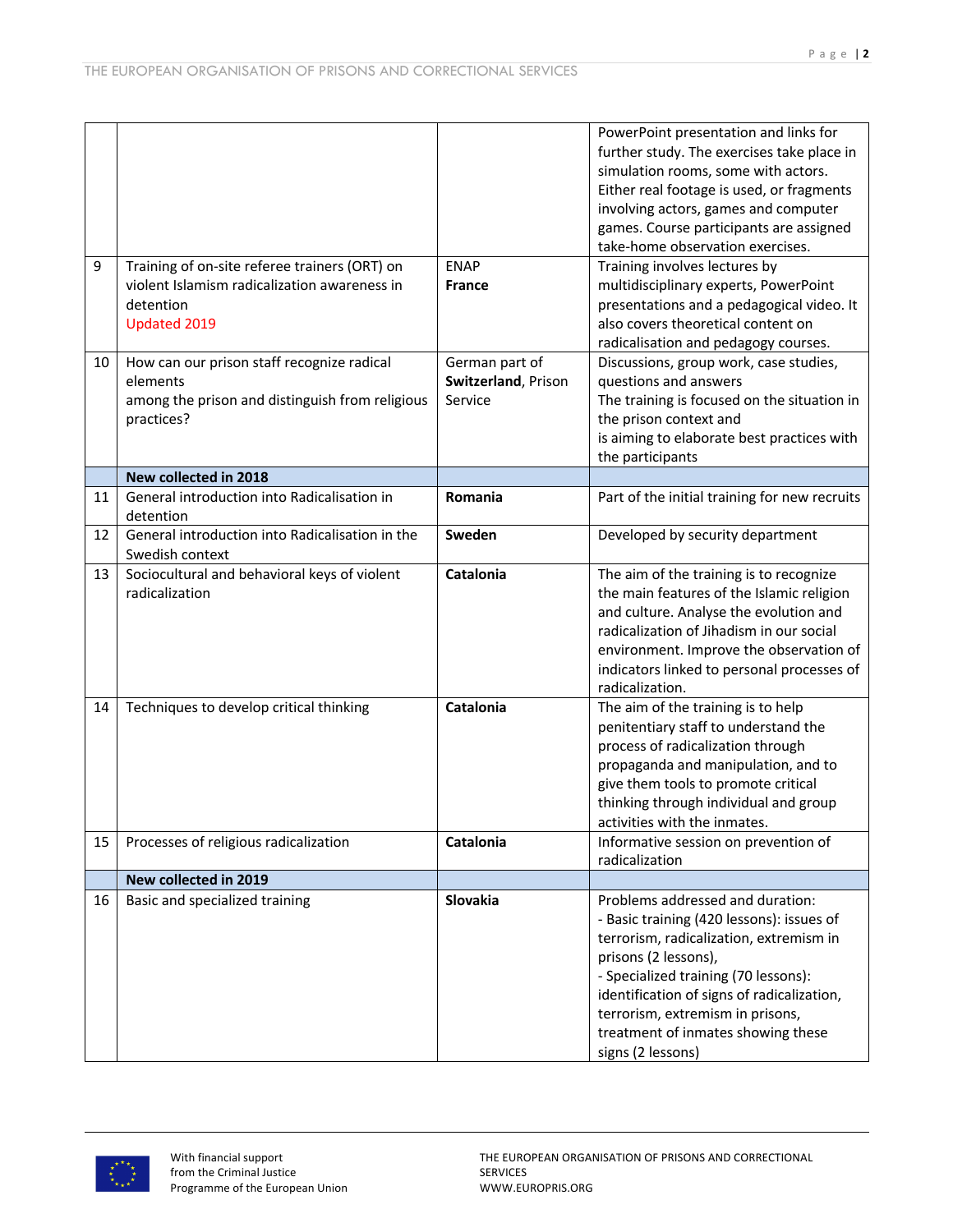| lessons): fight against terrorism (2<br>lessons)<br>Training sessions for the prevention of<br>Romania<br>The course is based on elements specific<br>17<br>radicalization in prisons<br>to radicalization which led to elaborating<br>the Strategy for preventing radicalization<br>in the penitentiary environment:<br>- Identification of radicalization<br>indicators;<br>- Working together with civil society for<br>reintegration;<br>- Multi-disciplinary activities for efficient<br>recuperative interventions;<br>- Speciality support from national<br>qualified structures from in regard of<br>radicalization and terrorism.<br>Prevention of Radicalisation in Prisons online<br><b>Belgium</b><br>CoE HELP Program to help participants<br>18<br>understand the overall legal framework,<br><b>HELP</b> program<br>European directives and to take a<br>broader view than Belgium. The course<br>can be taken upon registration. The<br>entire process is supervised by a national<br>tutor to motivate participants and<br>supervise the process.<br>Radicalisation detection online course<br>The main difficulty encountered in prison<br>19<br><b>Belgium</b><br>is the detection of the radicalisation of<br>prisoners. This training courses were set<br>up to raise awareness of the problem of<br>radicalisation, indicators and how to<br>transmit the information to the<br>appropriate people. The course is<br>available in French and Dutch. the online<br>course allows everyone to access the<br>training from their prison.<br><b>Switzerland</b><br>Training outouts:<br>Radicalization / Extremism - Recognition,<br>20<br>Understanding, Action<br>-important characteristics and signs of<br>radicalisation/extremism<br>-identification of radical attitudes among<br>inmates and separation from merely<br>orthodox attitudes<br>-communication models in dealing with<br>radicalized prisoners<br>-strategies for prevention and dealing<br>with radicalisation tendencies in daily<br>work<br><b>Netherlands</b><br>Two types of training for professionals<br>21<br>Training for prison sector<br>working within the prison sector.<br>1) A one-day basic training in which |  | - Specialized course for shift heads (108 |
|----------------------------------------------------------------------------------------------------------------------------------------------------------------------------------------------------------------------------------------------------------------------------------------------------------------------------------------------------------------------------------------------------------------------------------------------------------------------------------------------------------------------------------------------------------------------------------------------------------------------------------------------------------------------------------------------------------------------------------------------------------------------------------------------------------------------------------------------------------------------------------------------------------------------------------------------------------------------------------------------------------------------------------------------------------------------------------------------------------------------------------------------------------------------------------------------------------------------------------------------------------------------------------------------------------------------------------------------------------------------------------------------------------------------------------------------------------------------------------------------------------------------------------------------------------------------------------------------------------------------------------------------------------------------------------------------------------------------------------------------------------------------------------------------------------------------------------------------------------------------------------------------------------------------------------------------------------------------------------------------------------------------------------------------------------------------------------------------------------------------------------------------------------------------------------------------------------------------|--|-------------------------------------------|
|                                                                                                                                                                                                                                                                                                                                                                                                                                                                                                                                                                                                                                                                                                                                                                                                                                                                                                                                                                                                                                                                                                                                                                                                                                                                                                                                                                                                                                                                                                                                                                                                                                                                                                                                                                                                                                                                                                                                                                                                                                                                                                                                                                                                                      |  |                                           |
|                                                                                                                                                                                                                                                                                                                                                                                                                                                                                                                                                                                                                                                                                                                                                                                                                                                                                                                                                                                                                                                                                                                                                                                                                                                                                                                                                                                                                                                                                                                                                                                                                                                                                                                                                                                                                                                                                                                                                                                                                                                                                                                                                                                                                      |  |                                           |
|                                                                                                                                                                                                                                                                                                                                                                                                                                                                                                                                                                                                                                                                                                                                                                                                                                                                                                                                                                                                                                                                                                                                                                                                                                                                                                                                                                                                                                                                                                                                                                                                                                                                                                                                                                                                                                                                                                                                                                                                                                                                                                                                                                                                                      |  |                                           |
|                                                                                                                                                                                                                                                                                                                                                                                                                                                                                                                                                                                                                                                                                                                                                                                                                                                                                                                                                                                                                                                                                                                                                                                                                                                                                                                                                                                                                                                                                                                                                                                                                                                                                                                                                                                                                                                                                                                                                                                                                                                                                                                                                                                                                      |  |                                           |
|                                                                                                                                                                                                                                                                                                                                                                                                                                                                                                                                                                                                                                                                                                                                                                                                                                                                                                                                                                                                                                                                                                                                                                                                                                                                                                                                                                                                                                                                                                                                                                                                                                                                                                                                                                                                                                                                                                                                                                                                                                                                                                                                                                                                                      |  |                                           |
|                                                                                                                                                                                                                                                                                                                                                                                                                                                                                                                                                                                                                                                                                                                                                                                                                                                                                                                                                                                                                                                                                                                                                                                                                                                                                                                                                                                                                                                                                                                                                                                                                                                                                                                                                                                                                                                                                                                                                                                                                                                                                                                                                                                                                      |  |                                           |
|                                                                                                                                                                                                                                                                                                                                                                                                                                                                                                                                                                                                                                                                                                                                                                                                                                                                                                                                                                                                                                                                                                                                                                                                                                                                                                                                                                                                                                                                                                                                                                                                                                                                                                                                                                                                                                                                                                                                                                                                                                                                                                                                                                                                                      |  |                                           |
|                                                                                                                                                                                                                                                                                                                                                                                                                                                                                                                                                                                                                                                                                                                                                                                                                                                                                                                                                                                                                                                                                                                                                                                                                                                                                                                                                                                                                                                                                                                                                                                                                                                                                                                                                                                                                                                                                                                                                                                                                                                                                                                                                                                                                      |  |                                           |
|                                                                                                                                                                                                                                                                                                                                                                                                                                                                                                                                                                                                                                                                                                                                                                                                                                                                                                                                                                                                                                                                                                                                                                                                                                                                                                                                                                                                                                                                                                                                                                                                                                                                                                                                                                                                                                                                                                                                                                                                                                                                                                                                                                                                                      |  |                                           |
|                                                                                                                                                                                                                                                                                                                                                                                                                                                                                                                                                                                                                                                                                                                                                                                                                                                                                                                                                                                                                                                                                                                                                                                                                                                                                                                                                                                                                                                                                                                                                                                                                                                                                                                                                                                                                                                                                                                                                                                                                                                                                                                                                                                                                      |  |                                           |
|                                                                                                                                                                                                                                                                                                                                                                                                                                                                                                                                                                                                                                                                                                                                                                                                                                                                                                                                                                                                                                                                                                                                                                                                                                                                                                                                                                                                                                                                                                                                                                                                                                                                                                                                                                                                                                                                                                                                                                                                                                                                                                                                                                                                                      |  |                                           |
|                                                                                                                                                                                                                                                                                                                                                                                                                                                                                                                                                                                                                                                                                                                                                                                                                                                                                                                                                                                                                                                                                                                                                                                                                                                                                                                                                                                                                                                                                                                                                                                                                                                                                                                                                                                                                                                                                                                                                                                                                                                                                                                                                                                                                      |  |                                           |
|                                                                                                                                                                                                                                                                                                                                                                                                                                                                                                                                                                                                                                                                                                                                                                                                                                                                                                                                                                                                                                                                                                                                                                                                                                                                                                                                                                                                                                                                                                                                                                                                                                                                                                                                                                                                                                                                                                                                                                                                                                                                                                                                                                                                                      |  |                                           |
|                                                                                                                                                                                                                                                                                                                                                                                                                                                                                                                                                                                                                                                                                                                                                                                                                                                                                                                                                                                                                                                                                                                                                                                                                                                                                                                                                                                                                                                                                                                                                                                                                                                                                                                                                                                                                                                                                                                                                                                                                                                                                                                                                                                                                      |  |                                           |
|                                                                                                                                                                                                                                                                                                                                                                                                                                                                                                                                                                                                                                                                                                                                                                                                                                                                                                                                                                                                                                                                                                                                                                                                                                                                                                                                                                                                                                                                                                                                                                                                                                                                                                                                                                                                                                                                                                                                                                                                                                                                                                                                                                                                                      |  |                                           |
|                                                                                                                                                                                                                                                                                                                                                                                                                                                                                                                                                                                                                                                                                                                                                                                                                                                                                                                                                                                                                                                                                                                                                                                                                                                                                                                                                                                                                                                                                                                                                                                                                                                                                                                                                                                                                                                                                                                                                                                                                                                                                                                                                                                                                      |  |                                           |
|                                                                                                                                                                                                                                                                                                                                                                                                                                                                                                                                                                                                                                                                                                                                                                                                                                                                                                                                                                                                                                                                                                                                                                                                                                                                                                                                                                                                                                                                                                                                                                                                                                                                                                                                                                                                                                                                                                                                                                                                                                                                                                                                                                                                                      |  |                                           |
|                                                                                                                                                                                                                                                                                                                                                                                                                                                                                                                                                                                                                                                                                                                                                                                                                                                                                                                                                                                                                                                                                                                                                                                                                                                                                                                                                                                                                                                                                                                                                                                                                                                                                                                                                                                                                                                                                                                                                                                                                                                                                                                                                                                                                      |  |                                           |
|                                                                                                                                                                                                                                                                                                                                                                                                                                                                                                                                                                                                                                                                                                                                                                                                                                                                                                                                                                                                                                                                                                                                                                                                                                                                                                                                                                                                                                                                                                                                                                                                                                                                                                                                                                                                                                                                                                                                                                                                                                                                                                                                                                                                                      |  |                                           |
|                                                                                                                                                                                                                                                                                                                                                                                                                                                                                                                                                                                                                                                                                                                                                                                                                                                                                                                                                                                                                                                                                                                                                                                                                                                                                                                                                                                                                                                                                                                                                                                                                                                                                                                                                                                                                                                                                                                                                                                                                                                                                                                                                                                                                      |  |                                           |
|                                                                                                                                                                                                                                                                                                                                                                                                                                                                                                                                                                                                                                                                                                                                                                                                                                                                                                                                                                                                                                                                                                                                                                                                                                                                                                                                                                                                                                                                                                                                                                                                                                                                                                                                                                                                                                                                                                                                                                                                                                                                                                                                                                                                                      |  |                                           |
|                                                                                                                                                                                                                                                                                                                                                                                                                                                                                                                                                                                                                                                                                                                                                                                                                                                                                                                                                                                                                                                                                                                                                                                                                                                                                                                                                                                                                                                                                                                                                                                                                                                                                                                                                                                                                                                                                                                                                                                                                                                                                                                                                                                                                      |  |                                           |
|                                                                                                                                                                                                                                                                                                                                                                                                                                                                                                                                                                                                                                                                                                                                                                                                                                                                                                                                                                                                                                                                                                                                                                                                                                                                                                                                                                                                                                                                                                                                                                                                                                                                                                                                                                                                                                                                                                                                                                                                                                                                                                                                                                                                                      |  |                                           |
|                                                                                                                                                                                                                                                                                                                                                                                                                                                                                                                                                                                                                                                                                                                                                                                                                                                                                                                                                                                                                                                                                                                                                                                                                                                                                                                                                                                                                                                                                                                                                                                                                                                                                                                                                                                                                                                                                                                                                                                                                                                                                                                                                                                                                      |  |                                           |
|                                                                                                                                                                                                                                                                                                                                                                                                                                                                                                                                                                                                                                                                                                                                                                                                                                                                                                                                                                                                                                                                                                                                                                                                                                                                                                                                                                                                                                                                                                                                                                                                                                                                                                                                                                                                                                                                                                                                                                                                                                                                                                                                                                                                                      |  |                                           |
|                                                                                                                                                                                                                                                                                                                                                                                                                                                                                                                                                                                                                                                                                                                                                                                                                                                                                                                                                                                                                                                                                                                                                                                                                                                                                                                                                                                                                                                                                                                                                                                                                                                                                                                                                                                                                                                                                                                                                                                                                                                                                                                                                                                                                      |  |                                           |
|                                                                                                                                                                                                                                                                                                                                                                                                                                                                                                                                                                                                                                                                                                                                                                                                                                                                                                                                                                                                                                                                                                                                                                                                                                                                                                                                                                                                                                                                                                                                                                                                                                                                                                                                                                                                                                                                                                                                                                                                                                                                                                                                                                                                                      |  |                                           |
|                                                                                                                                                                                                                                                                                                                                                                                                                                                                                                                                                                                                                                                                                                                                                                                                                                                                                                                                                                                                                                                                                                                                                                                                                                                                                                                                                                                                                                                                                                                                                                                                                                                                                                                                                                                                                                                                                                                                                                                                                                                                                                                                                                                                                      |  |                                           |
|                                                                                                                                                                                                                                                                                                                                                                                                                                                                                                                                                                                                                                                                                                                                                                                                                                                                                                                                                                                                                                                                                                                                                                                                                                                                                                                                                                                                                                                                                                                                                                                                                                                                                                                                                                                                                                                                                                                                                                                                                                                                                                                                                                                                                      |  |                                           |
|                                                                                                                                                                                                                                                                                                                                                                                                                                                                                                                                                                                                                                                                                                                                                                                                                                                                                                                                                                                                                                                                                                                                                                                                                                                                                                                                                                                                                                                                                                                                                                                                                                                                                                                                                                                                                                                                                                                                                                                                                                                                                                                                                                                                                      |  |                                           |
|                                                                                                                                                                                                                                                                                                                                                                                                                                                                                                                                                                                                                                                                                                                                                                                                                                                                                                                                                                                                                                                                                                                                                                                                                                                                                                                                                                                                                                                                                                                                                                                                                                                                                                                                                                                                                                                                                                                                                                                                                                                                                                                                                                                                                      |  |                                           |
|                                                                                                                                                                                                                                                                                                                                                                                                                                                                                                                                                                                                                                                                                                                                                                                                                                                                                                                                                                                                                                                                                                                                                                                                                                                                                                                                                                                                                                                                                                                                                                                                                                                                                                                                                                                                                                                                                                                                                                                                                                                                                                                                                                                                                      |  |                                           |
|                                                                                                                                                                                                                                                                                                                                                                                                                                                                                                                                                                                                                                                                                                                                                                                                                                                                                                                                                                                                                                                                                                                                                                                                                                                                                                                                                                                                                                                                                                                                                                                                                                                                                                                                                                                                                                                                                                                                                                                                                                                                                                                                                                                                                      |  |                                           |
|                                                                                                                                                                                                                                                                                                                                                                                                                                                                                                                                                                                                                                                                                                                                                                                                                                                                                                                                                                                                                                                                                                                                                                                                                                                                                                                                                                                                                                                                                                                                                                                                                                                                                                                                                                                                                                                                                                                                                                                                                                                                                                                                                                                                                      |  |                                           |
|                                                                                                                                                                                                                                                                                                                                                                                                                                                                                                                                                                                                                                                                                                                                                                                                                                                                                                                                                                                                                                                                                                                                                                                                                                                                                                                                                                                                                                                                                                                                                                                                                                                                                                                                                                                                                                                                                                                                                                                                                                                                                                                                                                                                                      |  |                                           |
|                                                                                                                                                                                                                                                                                                                                                                                                                                                                                                                                                                                                                                                                                                                                                                                                                                                                                                                                                                                                                                                                                                                                                                                                                                                                                                                                                                                                                                                                                                                                                                                                                                                                                                                                                                                                                                                                                                                                                                                                                                                                                                                                                                                                                      |  |                                           |
|                                                                                                                                                                                                                                                                                                                                                                                                                                                                                                                                                                                                                                                                                                                                                                                                                                                                                                                                                                                                                                                                                                                                                                                                                                                                                                                                                                                                                                                                                                                                                                                                                                                                                                                                                                                                                                                                                                                                                                                                                                                                                                                                                                                                                      |  |                                           |
|                                                                                                                                                                                                                                                                                                                                                                                                                                                                                                                                                                                                                                                                                                                                                                                                                                                                                                                                                                                                                                                                                                                                                                                                                                                                                                                                                                                                                                                                                                                                                                                                                                                                                                                                                                                                                                                                                                                                                                                                                                                                                                                                                                                                                      |  |                                           |
|                                                                                                                                                                                                                                                                                                                                                                                                                                                                                                                                                                                                                                                                                                                                                                                                                                                                                                                                                                                                                                                                                                                                                                                                                                                                                                                                                                                                                                                                                                                                                                                                                                                                                                                                                                                                                                                                                                                                                                                                                                                                                                                                                                                                                      |  |                                           |
|                                                                                                                                                                                                                                                                                                                                                                                                                                                                                                                                                                                                                                                                                                                                                                                                                                                                                                                                                                                                                                                                                                                                                                                                                                                                                                                                                                                                                                                                                                                                                                                                                                                                                                                                                                                                                                                                                                                                                                                                                                                                                                                                                                                                                      |  |                                           |
|                                                                                                                                                                                                                                                                                                                                                                                                                                                                                                                                                                                                                                                                                                                                                                                                                                                                                                                                                                                                                                                                                                                                                                                                                                                                                                                                                                                                                                                                                                                                                                                                                                                                                                                                                                                                                                                                                                                                                                                                                                                                                                                                                                                                                      |  |                                           |
|                                                                                                                                                                                                                                                                                                                                                                                                                                                                                                                                                                                                                                                                                                                                                                                                                                                                                                                                                                                                                                                                                                                                                                                                                                                                                                                                                                                                                                                                                                                                                                                                                                                                                                                                                                                                                                                                                                                                                                                                                                                                                                                                                                                                                      |  |                                           |
|                                                                                                                                                                                                                                                                                                                                                                                                                                                                                                                                                                                                                                                                                                                                                                                                                                                                                                                                                                                                                                                                                                                                                                                                                                                                                                                                                                                                                                                                                                                                                                                                                                                                                                                                                                                                                                                                                                                                                                                                                                                                                                                                                                                                                      |  |                                           |
|                                                                                                                                                                                                                                                                                                                                                                                                                                                                                                                                                                                                                                                                                                                                                                                                                                                                                                                                                                                                                                                                                                                                                                                                                                                                                                                                                                                                                                                                                                                                                                                                                                                                                                                                                                                                                                                                                                                                                                                                                                                                                                                                                                                                                      |  |                                           |
|                                                                                                                                                                                                                                                                                                                                                                                                                                                                                                                                                                                                                                                                                                                                                                                                                                                                                                                                                                                                                                                                                                                                                                                                                                                                                                                                                                                                                                                                                                                                                                                                                                                                                                                                                                                                                                                                                                                                                                                                                                                                                                                                                                                                                      |  |                                           |
|                                                                                                                                                                                                                                                                                                                                                                                                                                                                                                                                                                                                                                                                                                                                                                                                                                                                                                                                                                                                                                                                                                                                                                                                                                                                                                                                                                                                                                                                                                                                                                                                                                                                                                                                                                                                                                                                                                                                                                                                                                                                                                                                                                                                                      |  |                                           |
|                                                                                                                                                                                                                                                                                                                                                                                                                                                                                                                                                                                                                                                                                                                                                                                                                                                                                                                                                                                                                                                                                                                                                                                                                                                                                                                                                                                                                                                                                                                                                                                                                                                                                                                                                                                                                                                                                                                                                                                                                                                                                                                                                                                                                      |  | participants learn about trigger factors, |